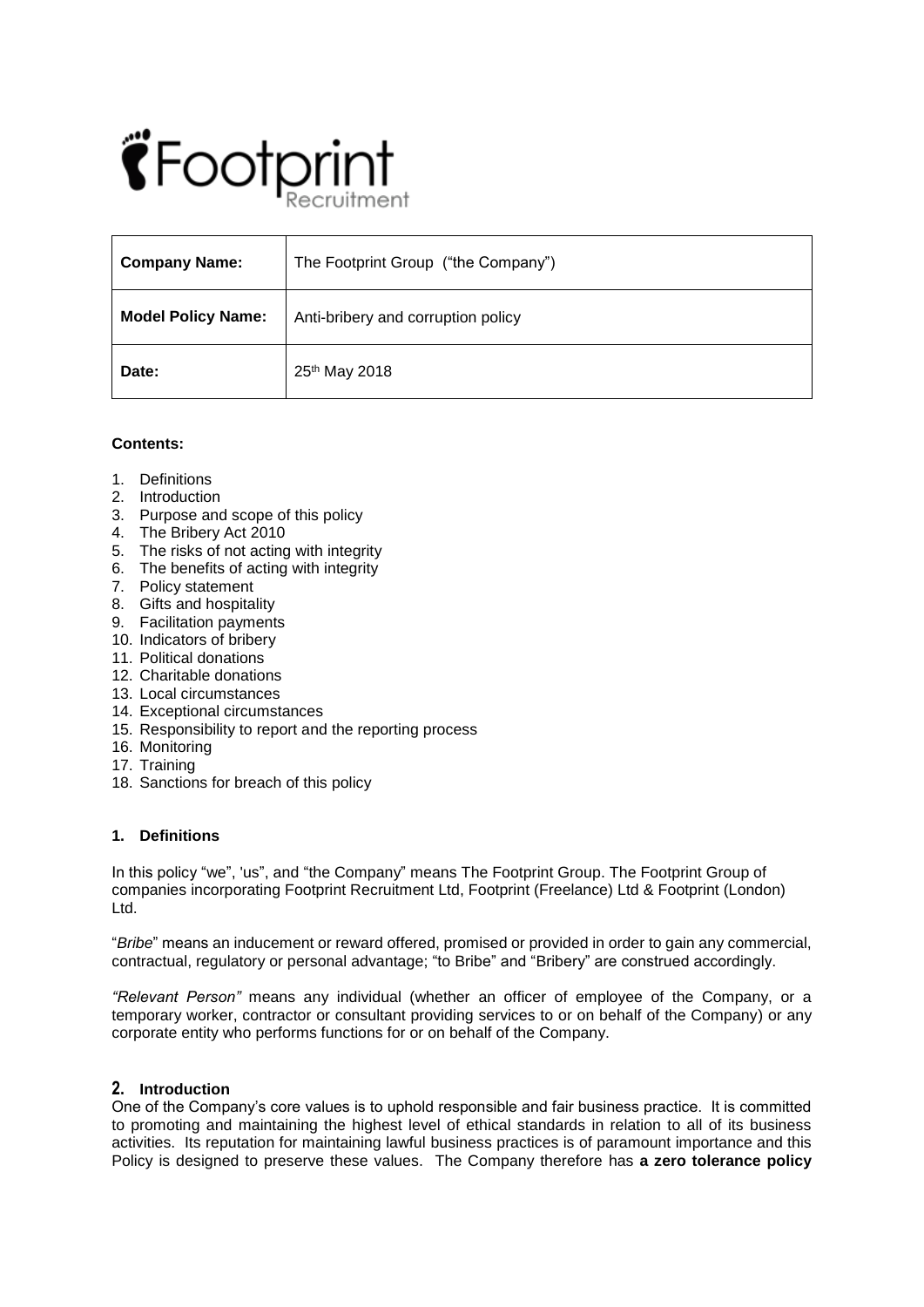**towards bribery and corruption** and is committed to acting fairly and with integrity in all of its business dealings and relationships and to implementing and enforcing effective systems to counter bribery.

# *3.* **Purpose and scope of this policy**

This Policy sets out the steps all of us must take to prevent bribery and corruption in our business and to comply with relevant legislation. It is aimed at:

- Ensuring compliance with anti-bribery laws, rules and regulations, not just within the UK but in any other country within which the Company may carry out its business or in relation to which its business may be connected;
- Enabling any Relevant Person to understand the risks associated with bribery and to encourage them to be vigilant and effectively recognise, prevent and report any wrongdoing, whether by themselves or others;
- Providing suitable and secure reporting and communication channels and ensuring that any information that is reported is properly and effectively dealt with;
- Creating and maintaining a rigorous and effective framework for dealing with any suspected instances of bribery or corruption.

All Relevant Persons are expected to adhere to the principles set out in this Policy.

# 4. **The Bribery Act 2010**

The Bribery Act 2010 (the Bribery Act) came into force on 1 July 2011. The Bribery Act affects the Company in its business relations anywhere in the world.

Under the Bribery Act it is an offence to:

- 1. Bribe a person i.e. to offer, promise or give a financial or other advantage to another person, whether within the UK or abroad, with the intention of inducing or rewarding improper conduct;
- 2. Receive a Bribe i.e. to request, agree to receive or accept a financial or other advantage for or in relation to improper conduct;
- 3. Bribe a foreign public official;
- 4. Fail to prevent Bribery.

# **5. Risks of not acting with integrity**

Involvement in Bribery or corruption carries many risks. Among them are:

- A company which pays or accepts Bribes is not in control of its business and is at risk of blackmail;
- If the Company is found guilty of Bribery or even of failing to have adequate procedures in place to prevent Bribery, it will be subject to unlimited fines;
- Any person found guilty of Bribery will be subject to fines and/or imprisonment of up to 10 years;
- A public exposure, or even allegation, of bribery would entail severe reputational damage. The Company's banking or supply facilities might be withdrawn or be available on much less favourable terms, and the Company could be blacklisted as an approved tenderer for both public and private sector contracts;
- The cost of our insurance cover could increase very significantly; and
- Good people will not want to work for us.

# **6. Benefits of acting with integrity**

Equally, there are very clear benefits to acting with propriety. These include:

- Increase our chances of being selected as a supplier in both the public and private sectors;
- Remain in good standing with our banks and our own suppliers and they will want to keep doing business with us;
- A business with high ethical standards is a good place to work;
- It is a requirement of the REC Code of Professional Practice that we act with integrity at all times.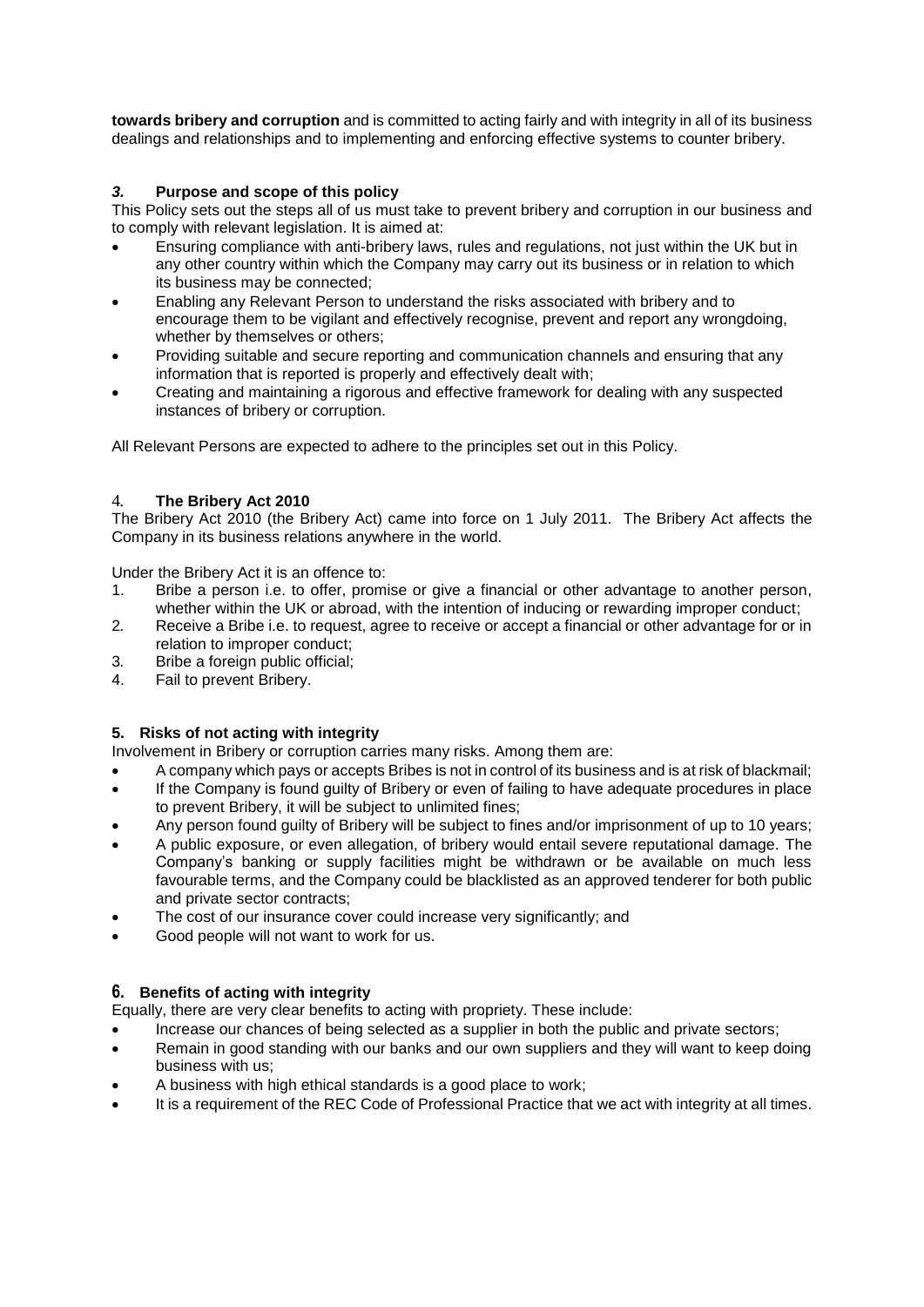# 7. **Policy statement**

All Relevant Persons and Associated Persons are required at all times:

- Not to commit an offence listed above at section 4 or any other offence;
- Comply with the Bribery Act
- Act honestly, responsibly and with integrity;
- Safeguard and uphold the Company's core values by operating in an ethical, professional and lawful manner at all times.

Bribery of any kind is strictly prohibited. Under no circumstances should any provision be made, money set aside or accounts created for the purposes of facilitating the payment or receipt of a Bribe. All Relevant Persons and all Associated Persons are expected to adhere strictly at all times to the guidelines set out in this Policy. If you are in doubt as to what might amount to bribery or what might constitute a breach of this Policy, refer the matter to Brian Colton/ Stephen Carr / Mike Hawksby

## **8. Gifts and Hospitality**

The Company provides gifts and hospitality to clients, customers, contractors, and suppliers. This is not prohibited by the Bribery Act provided the following requirements are met:

- The gift is not made with the intention of influencing a third party to obtain or retain business or a business advantage, or to reward the provision or retention of business or a business advantage
- Complies with local laws;
- Given in the Company's name, not in the giver's personal name
- Does not include cash or a cash equivalent (such as gift vouchers)
- It is of an appropriate and reasonable type and value and given at an appropriate time
- It is given openly, not secretly
- It is approved in advance by a director of the Company.

In summary, it is not acceptable to give, promise to give, or offer, a payment, gift or hospitality with the expectation or hope that a business advantage will be received, or to reward a business advantage already given, or to accept a payment, gift or hospitality from a third party that you know or suspect is offered or provided with the expectation that it will obtain a business advantage for them.

#### **9. Facilitation payments**

Any payment or gift to a public official or other person to secure or accelerate the prompt or proper performance of a routine government procedure or process, otherwise known as a "facilitation payment", is also strictly prohibited. Facilitation payments are not commonly paid in the UK but they are common in some other jurisdictions.

#### **10. What are the indicators of bribery?**

Common indicators of corruption include those listed below. There may well be others. For example:

- Payments are for abnormal amounts (e.g. commission), or made in an unusual way, eg what would normally be a single payments is made in stages, through a bank account never previously used, or in a currency or via a country which has no connection with the transaction.
- Process is bypassed for approval or sign-off of terms or submission of tender documents, payments, or other commercial matters; those whose job it is to monitor commercial processes (e.g may be prevented from or hindered in doing so.
- Individuals are secretive about certain matters or relationships and/or insist on dealing with them personally. They may make trips at short notice without explanation, or have a more lavish lifestyle than expected
- Decisions are taken for which there is no clear rationale
- Records are incomplete or missing.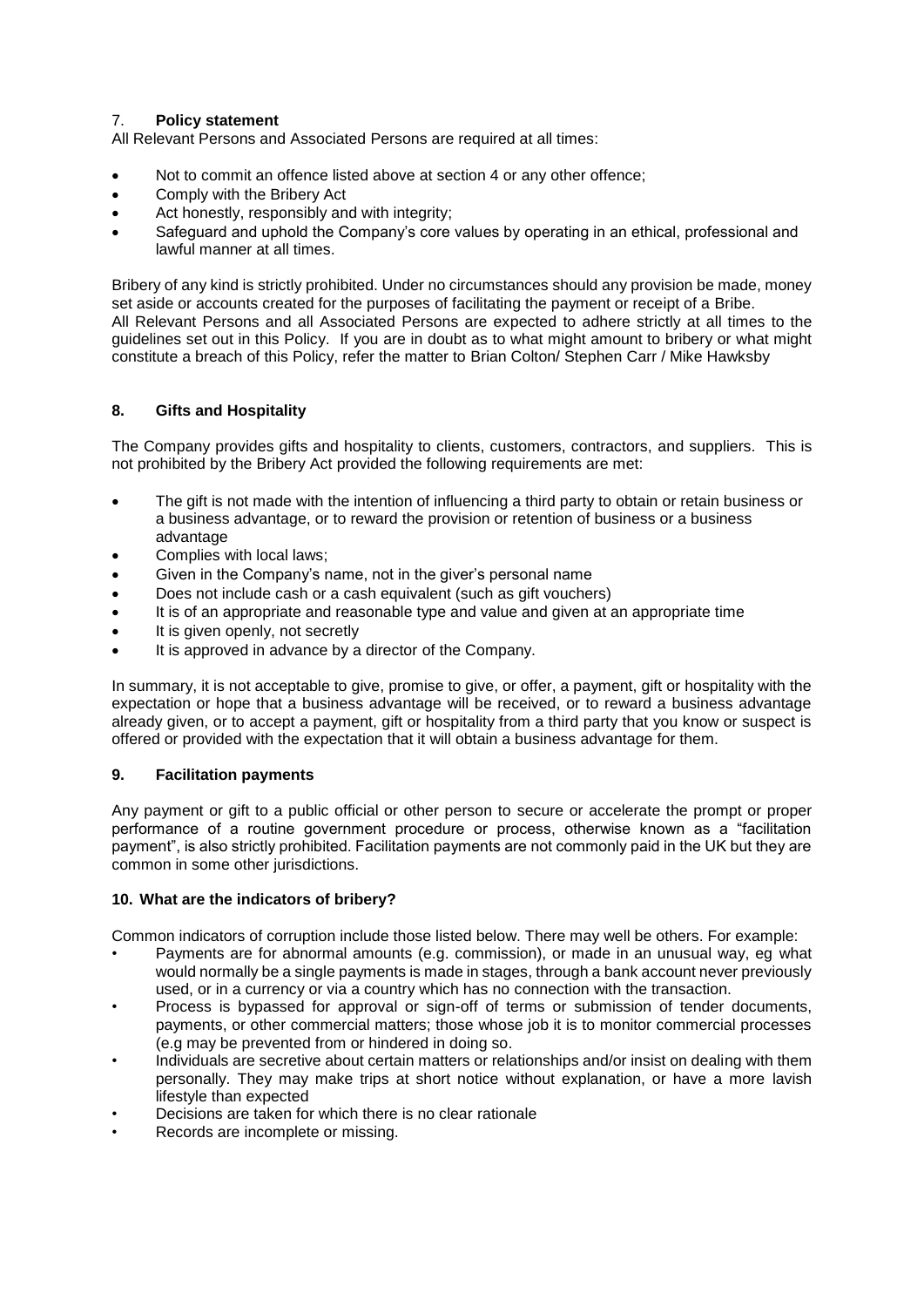## 11. **Political contributions**

You should be aware that such contributions can be (or be seen as) Bribes in disguise .No individual is to make a donation stated to be, or which could be taken to be, on our behalf without the prior approval of the Board. You may, of course, make political donations in a personal capacity but please be sensitive to how such contributions could be perceived, especially by those who are aware of your connection with the Company.

#### 12. **Charitable donations**

Bribes may even be disguised as charitable donations. Whilst individuals may of course make personal donations to charity, they should not do so on behalf of the Company without prior approval from the Board.

## **13. Local circumstances**

We understand that different parts of the world have different social and cultural customs. This does not affect our position that we do not pay or accept bribes or act corruptly: we do not and will not. However, subject to that position, we understand the need to be sensitive to local customs. For example, there are cultures in which refusing (or even failing to offer) a gift is considered impolite, and could alienate a key contact. In such cases, please refer to the Directors

#### **14. Exceptional circumstances**

In some circumstances a payment is justifiable. If one of our people is faced with a threat to his or her personal safety or that of another person if a payment is not made, they should pay it without fear of recrimination. In such cases, however, the Director must be contacted as soon as possible, and the payment and the circumstances in which it was made must be fully documented and reported to the Directors for the business concerned within five working days.

Such cases will be rare. All Relevant Persons visiting regions where they are more common should familiarise themselves, prior to travel, with current guidance relating to those countries. The Director should be consulted if in doubt.

#### 15. **Responsibility to report and the reporting procedure**

All Relevant Persons are contractually required to take whatever reasonable steps are necessary to ensure compliance with this Policy and to prevent, detect and report any suspected Bribery or corruption. All Relevant Persons have a duty to prevent, detect and report any incident of Bribery and any potential risks of Bribery. If you know or suspect that any Relevant Person plans to offer, promise or give a Bribe or to request, agree to receive or accept a Bribe in connection with the Company's business, you must disclose this to Pippa Holland/ Brian Colton/ Steve Carr / Mike Hawksby as quickly as possible to allow appropriate action to be taken promptly.

The Company is committed to taking appropriate action against Bribery and corruption. This may include either reporting the matter to an appropriate external government department, regulatory agency or the police and/or taking internal disciplinary action against relevant employees and/or terminating contracts with associated persons.

The Company will keep your disclosure confidential during any investigation it undertakes to the extent that this is practical and appropriate in the circumstances. The Company will support anyone who raises genuine concerns in good faith under this Policy, even if they turn out to be mistaken. The Company is also committed to ensuring nobody suffers any detrimental treatment as a result of refusing to take part in bribery or corruption, or because of reporting in good faith their suspicion that an actual or potential bribery or corruption offence has taken place or may take place in the future or because they may assist in the investigation of an allegation of Bribery or corruption.